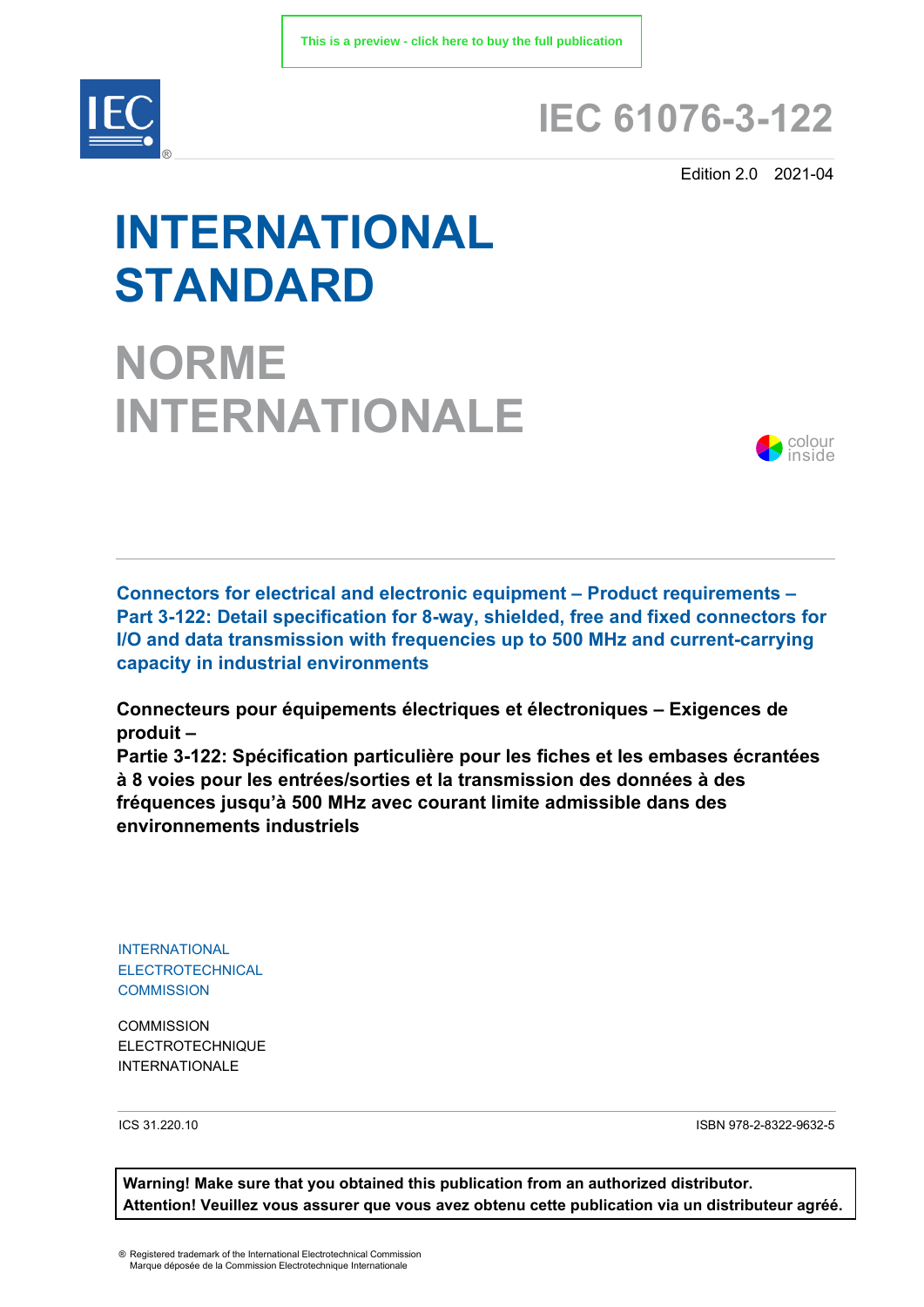$-2-$ 

IEC 61076-3-122:2021 © IEC 2021

### CONTENTS

| 1 |        |  |
|---|--------|--|
| 2 |        |  |
| 3 |        |  |
| 4 |        |  |
|   | 4.1    |  |
|   | 4.2    |  |
|   | 4.3    |  |
|   | 4.4    |  |
| 5 |        |  |
|   | 5.1    |  |
|   | 5.2    |  |
|   | 5.3    |  |
|   | 5.4    |  |
|   | 5.4.1  |  |
|   | 5.4.2  |  |
|   | 5.4.3  |  |
|   | 5.4.4  |  |
|   | 5.4.5  |  |
|   | 5.5    |  |
|   | 5.5.1  |  |
|   | 5.5.2  |  |
|   | 5.5.3  |  |
|   | 5.5.4  |  |
|   | 5.6    |  |
|   | 5.6.1  |  |
|   | 5.6.2  |  |
|   | 5.6.3  |  |
|   | 5.6.4  |  |
|   | 5.6.5  |  |
|   | 5.6.6  |  |
|   | 5.6.7  |  |
|   | 5.6.8  |  |
|   | 5.6.9  |  |
|   | 5.6.10 |  |
| 6 |        |  |
|   | 6.1    |  |
|   | 6.2    |  |
|   | 6.3    |  |
|   | 6.4    |  |
|   | 6.5    |  |
|   | 6.6    |  |
|   | 6.6.1  |  |
|   | 6.6.2  |  |
|   | 6.6.3  |  |
|   | 6.7    |  |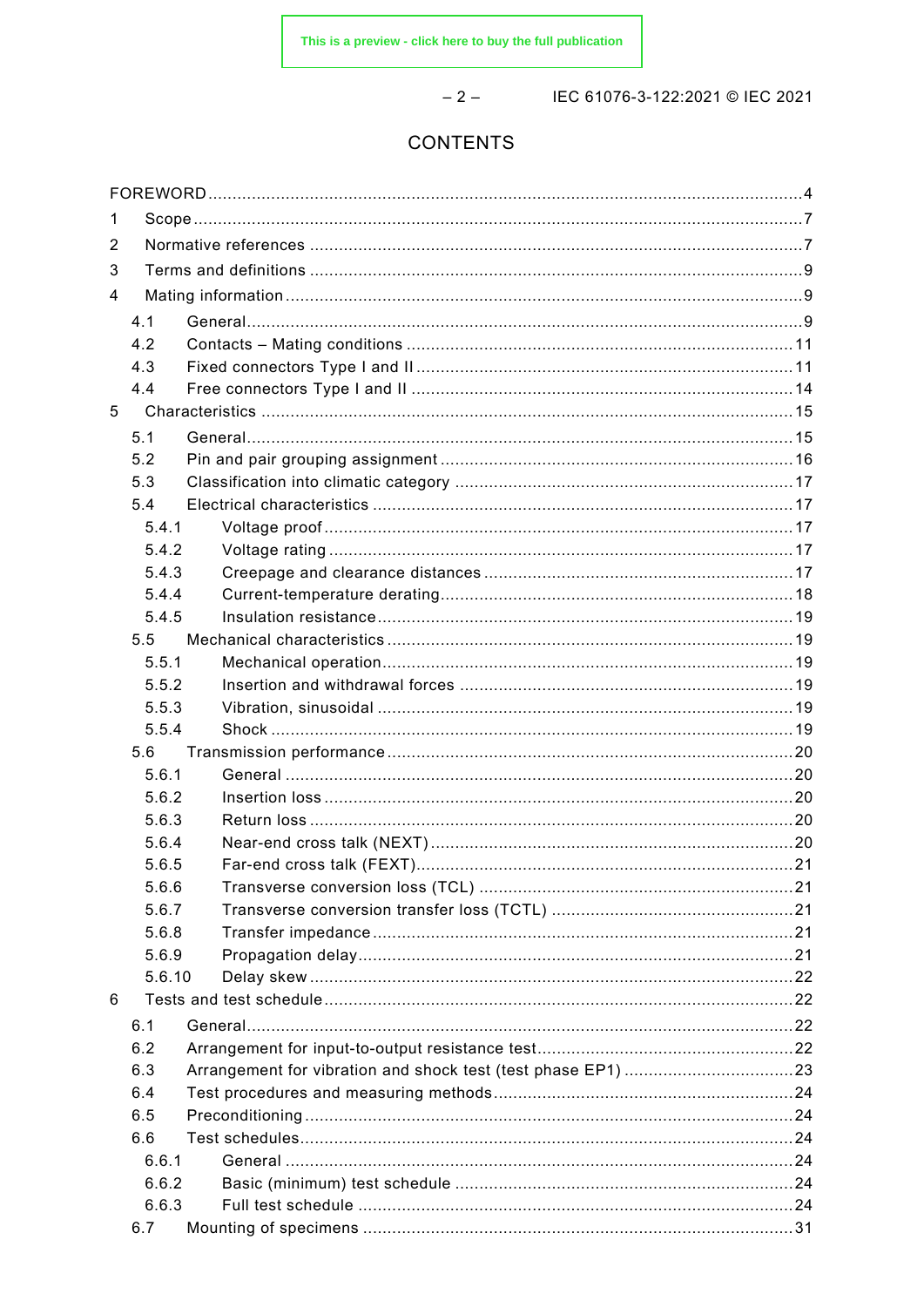IEC 61076-3-122:2021 © IEC 2021  $-3-$ 

| Figure 2 – Contact interface of a free male connector (right side) mated with a fixed |  |
|---------------------------------------------------------------------------------------|--|
|                                                                                       |  |
|                                                                                       |  |
| Figure 5 – Fixed connector pin and pair grouping assignment for Type I and Type II,   |  |
|                                                                                       |  |
|                                                                                       |  |
|                                                                                       |  |
|                                                                                       |  |
|                                                                                       |  |
|                                                                                       |  |
|                                                                                       |  |
|                                                                                       |  |
|                                                                                       |  |
|                                                                                       |  |
| Table 8 – Creepage and clearance distances of the mating interface  18                |  |
|                                                                                       |  |
|                                                                                       |  |
|                                                                                       |  |
|                                                                                       |  |
|                                                                                       |  |
|                                                                                       |  |
|                                                                                       |  |
|                                                                                       |  |
|                                                                                       |  |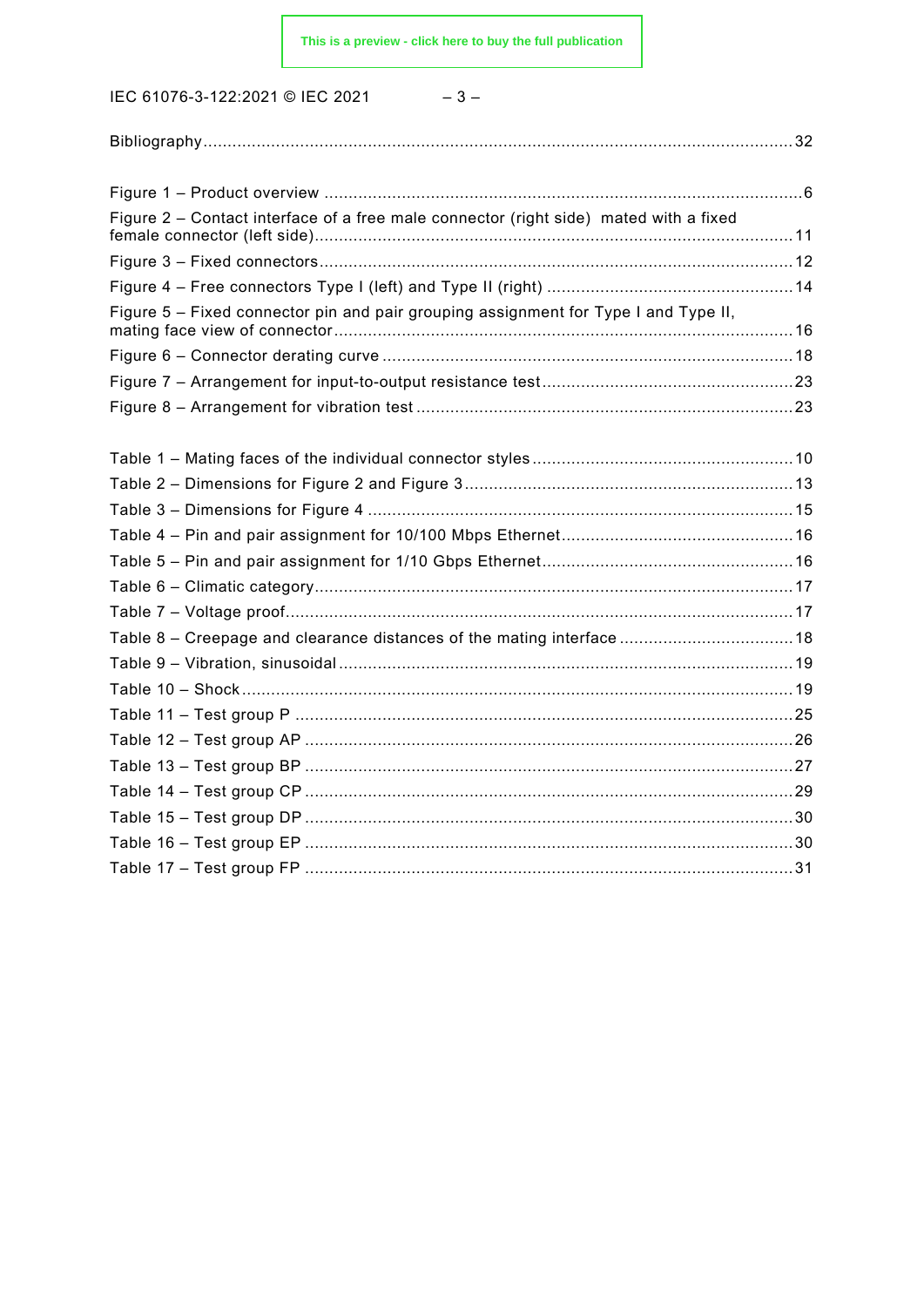**[This is a preview - click here to buy the full publication](https://webstore.iec.ch/publication/63521&preview)**

– 4 – IEC 61076-3-122:2021 © IEC 2021

#### INTERNATIONAL ELECTROTECHNICAL COMMISSION

\_\_\_\_\_\_\_\_\_\_\_\_

#### **CONNECTORS FOR ELECTRICAL AND ELECTRONIC EQUIPMENT – PRODUCT REQUIREMENTS –**

#### **Part 3-122: Detail specification for 8-way, shielded, free and fixed connectors for I/O and data transmission with frequencies up to 500 MHz and current-carrying capacity in industrial environments**

#### FOREWORD

- <span id="page-3-0"></span>1) The International Electrotechnical Commission (IEC) is a worldwide organization for standardization comprising all national electrotechnical committees (IEC National Committees). The object of IEC is to promote international co-operation on all questions concerning standardization in the electrical and electronic fields. To this end and in addition to other activities, IEC publishes International Standards, Technical Specifications, Technical Reports, Publicly Available Specifications (PAS) and Guides (hereafter referred to as "IEC Publication(s)"). Their preparation is entrusted to technical committees; any IEC National Committee interested in the subject dealt with may participate in this preparatory work. International, governmental and non-governmental organizations liaising with the IEC also participate in this preparation. IEC collaborates closely with the International Organization for Standardization (ISO) in accordance with conditions determined by agreement between the two organizations.
- 2) The formal decisions or agreements of IEC on technical matters express, as nearly as possible, an international consensus of opinion on the relevant subjects since each technical committee has representation from all interested IEC National Committees.
- 3) IEC Publications have the form of recommendations for international use and are accepted by IEC National Committees in that sense. While all reasonable efforts are made to ensure that the technical content of IEC Publications is accurate, IEC cannot be held responsible for the way in which they are used or for any misinterpretation by any end user.
- 4) In order to promote international uniformity, IEC National Committees undertake to apply IEC Publications transparently to the maximum extent possible in their national and regional publications. Any divergence between any IEC Publication and the corresponding national or regional publication shall be clearly indicated in the latter.
- 5) IEC itself does not provide any attestation of conformity. Independent certification bodies provide conformity assessment services and, in some areas, access to IEC marks of conformity. IEC is not responsible for any services carried out by independent certification bodies.
- 6) All users should ensure that they have the latest edition of this publication.
- 7) No liability shall attach to IEC or its directors, employees, servants or agents including individual experts and members of its technical committees and IEC National Committees for any personal injury, property damage or other damage of any nature whatsoever, whether direct or indirect, or for costs (including legal fees) and expenses arising out of the publication, use of, or reliance upon, this IEC Publication or any other IEC Publications.
- 8) Attention is drawn to the Normative references cited in this publication. Use of the referenced publications is indispensable for the correct application of this publication.
- 9) Attention is drawn to the possibility that some of the elements of this IEC Publication may be the subject of patent rights. IEC shall not be held responsible for identifying any or all such patent rights.

International Standard IEC 61076-3-122 has been prepared by subcommittee 48B: Electrical connectors, of IEC technical committee 48: Electrical connectors and mechanical structures for electrical and electronic equipment.

This second edition cancels and replaces the first edition published in 2017. This edition constitutes a technical revision.

This edition includes the following significant technical changes with respect to the previous edition:

- a) Title modified.
- b) Introduction of two sets of requirements for connectors of "class A" and "class B" where class A matches the requirements defined in the previous edition.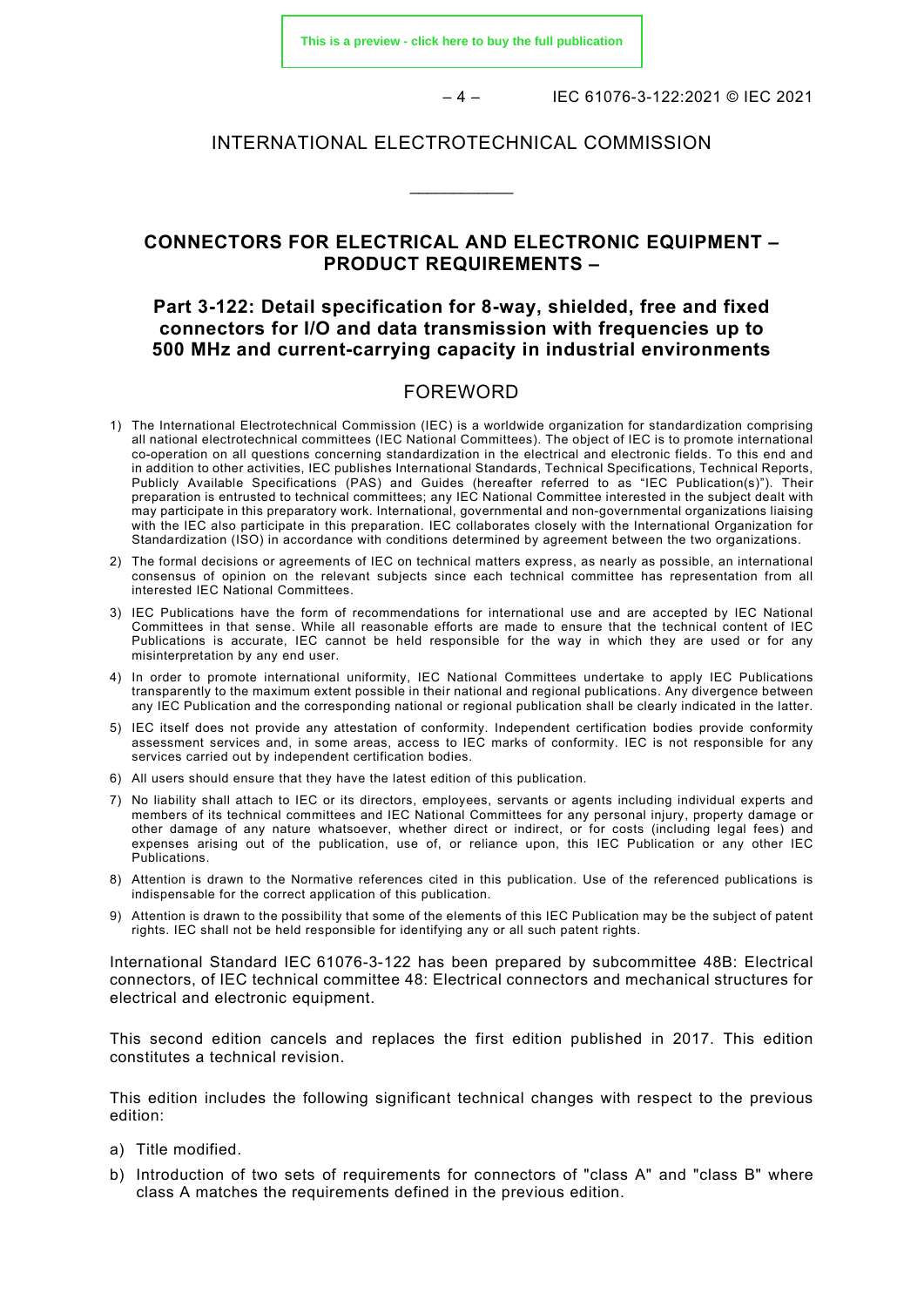IEC 61076-3-122:2021 © IEC 2021 – 5 –

- c) Definition of new performance requirements for frequencies up to 500 MHz in addition to the performance requirements up to 100 MHz provided with the previous edition.
- d) Re-structuring to reflect the commonalities of and differences between connector Type I and Type II.
- e) Revision of drawings to clarify some dimensions.
- e) The derating diagram has been corrected to align it with the upper limiting temperature in the climatic category, with no reduction of performance for the target applications.

The text of this International Standard is based on the following documents:

| <b>FDIS</b>   | Report on voting |
|---------------|------------------|
| 48B/2864/FDIS | 48B/2877/RVD     |

Full information on the voting for the approval of this International Standard can be found in the report on voting indicated in the above table.

This document has been drafted in accordance with the ISO/IEC Directives, Part 2.

A list of all parts in the IEC 61076 series, published under the general title *Connectors for electrical and electronic equipment – Product requirements*, can be found on the IEC website.

The committee has decided that the contents of this document will remain unchanged until the stability date indicated on the IEC website under "http://webstore.iec.ch" in the data related to the specific document. At this date, the document will be

- reconfirmed,
- withdrawn,
- replaced by a revised edition, or
- amended.

**IMPORTANT – The 'colour inside' logo on the cover page of this publication indicates that it contains colours which are considered to be useful for the correct understanding of its contents. Users should therefore print this document using a colour printer.**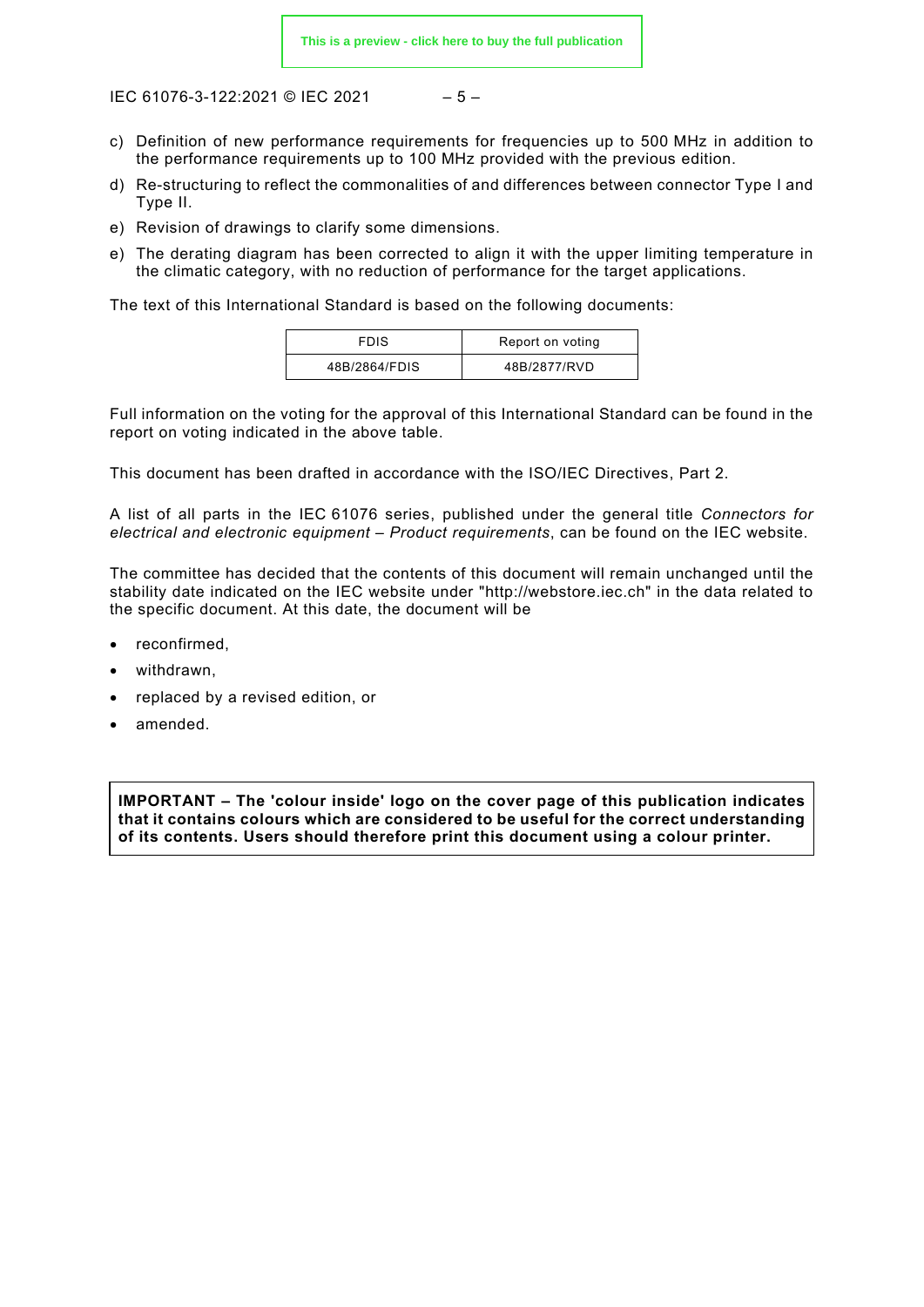– 6 – IEC 61076-3-122:2021 © IEC 2021

<span id="page-5-0"></span>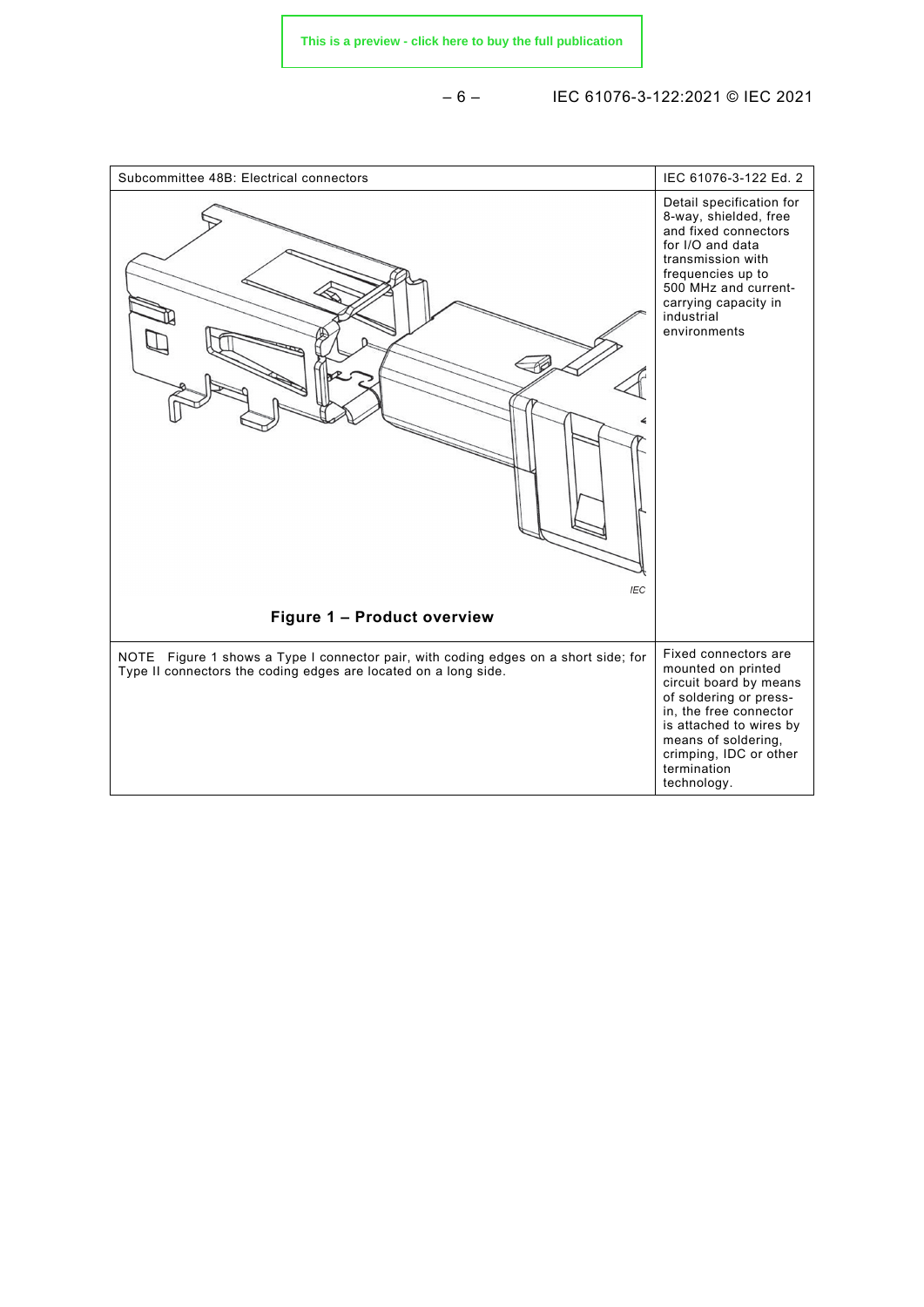IEC 61076-3-122:2021 © IEC 2021 – 7 –

#### **CONNECTORS FOR ELECTRICAL AND ELECTRONIC EQUIPMENT – PRODUCT REQUIREMENTS –**

**Part 3-122: Detail specification for 8-way, shielded, free and fixed connectors for I/O and data transmission with frequencies up to 500 MHz and current-carrying capacity in industrial environments**

#### <span id="page-6-0"></span>**1 Scope**

This part of IEC 61076 covers 8-way, shielded, free and fixed rectangular connectors for I/O and data transmission with frequencies up to 500 MHz. It is intended to specify the common dimensions, mechanical, electrical and environmental characteristics and tests for this family of connectors.

Connectors complying with this document provide an ingress protection level of IP20; however, they are particularly suited for industrial environments with a high level of vibration.

NOTE 1 In terms of the MICE system as defined in ISO/IEC 11801-1, the connector matches the requirements of the  $\mathsf{M}_3\mathsf{I}_1\mathsf{C}_3\mathsf{E}_3$  levels.

There are two classes of connectors defined in this document, indicated by "class A" and "class B" which are distinguished by some electrical and mechanical characteristics to meet the particular sets of requirements of some industrial applications.

NOTE 2 Class A meets the requirements defined in Ed.1 of this document.

NOTE 3 With the two classes A and B, the two codings Type I and II, and the two sets of transmission requirements according to the component categories Cat 5 and Cat  $6_A$  as defined in ISO/IEC 11801-1, this document specifies  $2 \times 2 \times 2 = 8$  variants.

All connectors covered by this document feature a current-carrying capacity beyond the minimum requirement of 0,75 A per pin for an ambient temperature of 60° C as defined in ISO/IEC 11801-1.

NOTE 4 The current-carrying capacity is given by the current-temperature derating defined in this document and is dependent on the wire size of the cable attached to the connector.

NOTE 5 With a current-carrying capacity of 0,5 A per pin and with matching the requirement of withstanding the test current of 2 A for unmating under load as defined in IEC 60512-99-002, the connectors covered by this document support the highest Power over Ethernet level as defined by IEEE 802.3bt (100 W PoE++ Type 4).

#### <span id="page-6-1"></span>**2 Normative references**

The following documents are referred to in the text in such a way that some or all of their content constitutes requirements of this document. For dated references, only the edition cited applies. For undated references, the latest edition of the referenced document (including any amendments) applies.

IEC 60050-581, *International Electrotechnical Vocabulary (IEV) – Part 581: Electromechanical components for electronic equipment*

IEC 60068-1, *Environmental testing – Part 1: General and guidance*

IEC 60068-2-38, *Basic environmental testing procedures – Part 2-38: Tests – Test Z/AD: Composite temperature/humidity cyclic test*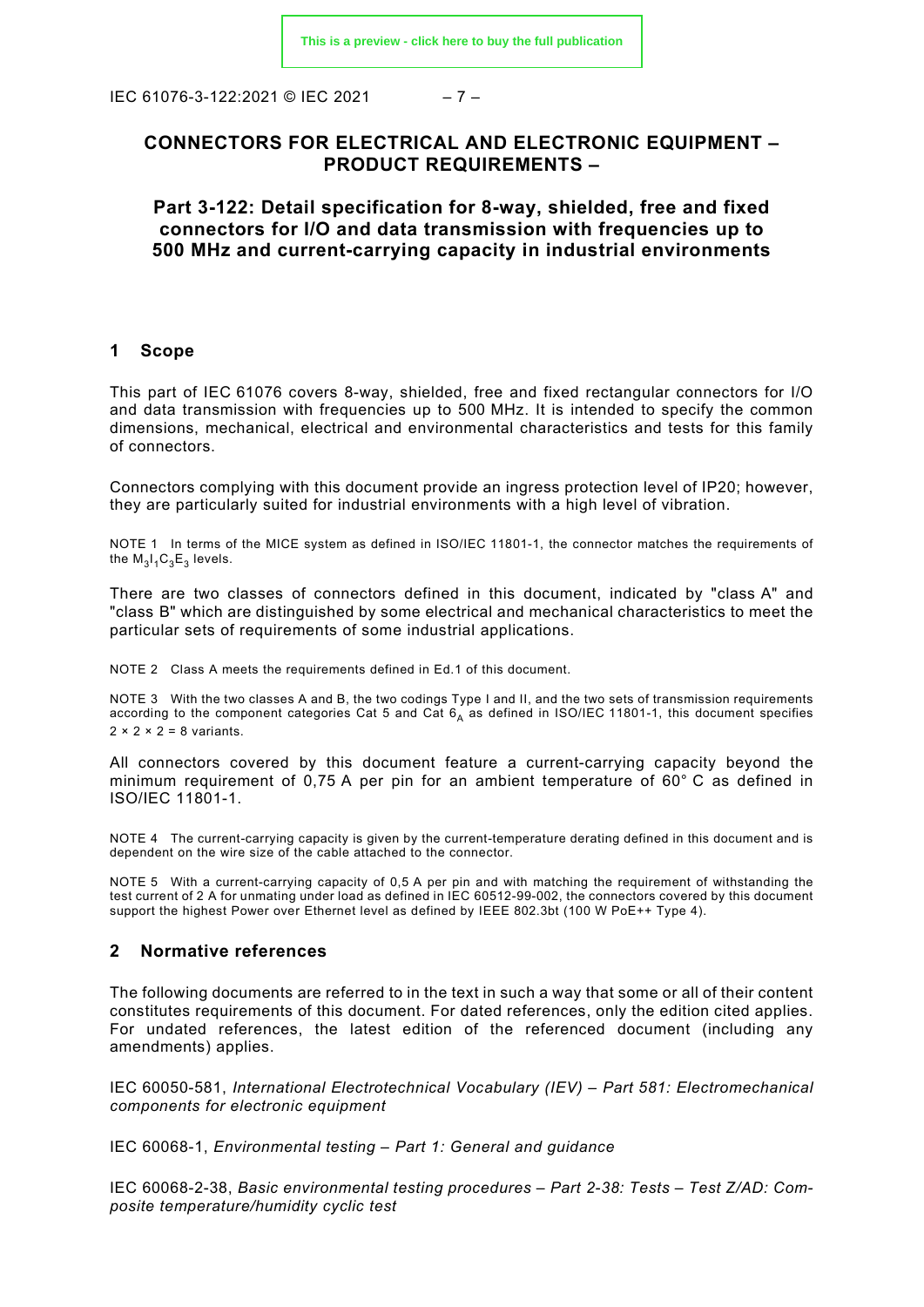– 8 – IEC 61076-3-122:2021 © IEC 2021

IEC 60512-1, *Connectors for electrical and electronic equipment – Tests and measurements – Part 1: Generic specification* 

IEC 60512-1-1, *Connectors for electronic equipment – Tests and measurements – Part 1-1: General examination – Test 1a: Visual examination*

IEC 60512-1-2, *Connectors for electronic equipment – Tests and measurements – Part 1-2: General examination – Test 1b: Examination of dimension and mass* 

IEC 60512-2-1*, Connectors for electronic equipment – Tests and measurements – Part 2-1: Electrical continuity and contact resistance tests – Test 2a: Contact resistance – Millivolt level method*

IEC 60512-3-1, *Connectors for electronic equipment – Tests and measurements – Part 3-1: Insulation tests – Test 3a: Insulation resistance*

IEC 60512-4-1, *Connectors for electronic equipment – Tests and measurements – Part 4-1: Voltage stress tests – Test 4a: Voltage proof*

IEC 60512-5-2, *Connectors for electronic equipment – Tests and measurements – Part 5-2: Current-carrying capacity tests – Test 5b: Current-temperature derating*

IEC 60512-6-3, *Connectors for electronic equipment – Tests and measurements – Part 6-3: Dynamic stress tests – Test 6c: Shock*

IEC 60512-6-4, *Connectors for electronic equipment – Tests and measurements – Part 6-4: Dynamic stress tests – Test 6d: Vibration (sinusoidal)*

IEC 60512-9-1, *Connectors for electronic equipment – Tests and measurements – Part 9-1: Endurance tests – Test 9a: Mechanical operation*

IEC 60512-11-3, *Connectors for electronic equipment – Tests and measurements – Part 11-3: Climatic tests – Test 11c: Damp heat, steady state*

IEC 60512-11-4, *Connectors for electronic equipment – Tests and measurements – Part 11-4: Climatic tests – Test 11d: Rapid change of temperature*

IEC 60512-11-7, *Connectors for electronic equipment – Tests and measurements – Part 11-7: Climatic tests – Test 11g: Flowing mixed gas corrosion test*

IEC 60512-11-9, *Connectors for electronic equipment – Tests and measurements – Part 11-9: Climatic tests – Test 11i: Dry heat*

IEC 60512-11-10, *Connectors for electronic equipment – Tests and measurements – Part 11-10: Climatic tests – Test 11j: Cold*

IEC 60512-13-2, *Connectors for electronic equipment – Tests and measurements – Part-13-2: Mechanical operation tests – Test 13b: Insertion and withdrawal forces*

IEC 60512-15-6, *Connectors for electronic equipment – Tests and measurements – Part 15-6: Connector tests (mechanical) – Test 15f: Effectiveness of connector coupling devices*

IEC 60512-26-100, *Connectors for electronic equipment – Tests and measurements – Part 26-100: Measurement setup, test and reference arrangements and measurements for connectors according to IEC 60603-7 – Tests 26a to 26g*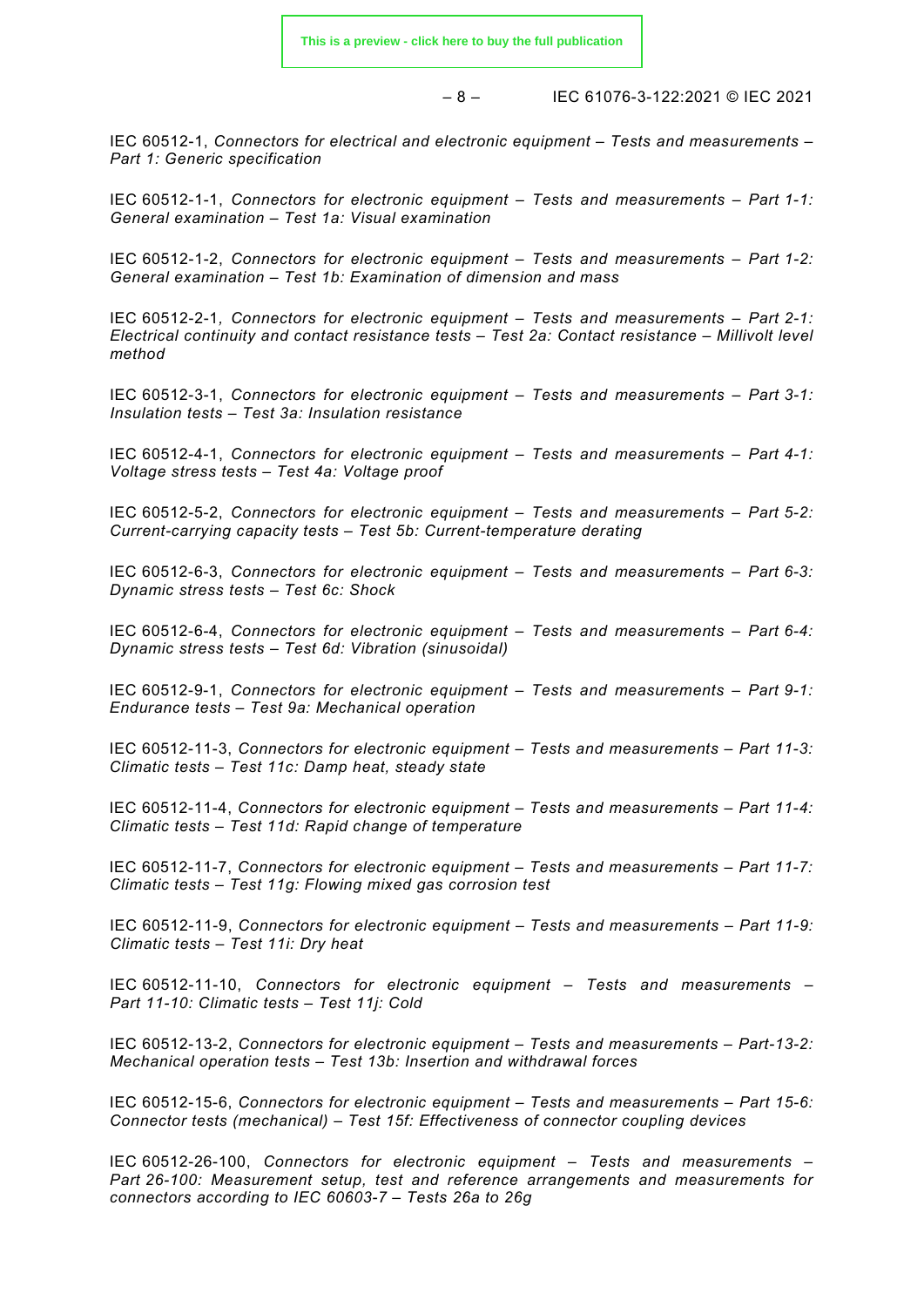IEC 61076-3-122:2021 © IEC 2021 – 9 –

IEC 60512-28-100, *Connectors for electrical and electronic equipment – Tests and measurements – Part 28-100: Signal integrity tests up to 2 000 MHz – Tests 28a to 28g*

IEC 60512-99-002, *Connectors for electrical and electronic equipment – Tests and measurements – Part-99-002: Endurance test schedules – Test 99b, Test schedule for unmating under electrical load*

IEC 60664-1, *Insulation coordination for equipment within low-voltage supply systems – Part 1: Principles, requirements and tests*

IEC 61076-1:2006, *Connectors for electronic equipment – Product requirements – Part 1: Generic specification* IEC 61076-1:2006/AMD1:2019

IEC 61076-3, *Connectors for electronic equipment – Product requirements – Part 3: Rectangular connectors – Sectional specification*

IEC TR 63040, *Guidance on clearances and creepage distances in particular for distances equal to or less than 2 mm – Test results of research on influencing parameters*

<span id="page-8-2"></span><span id="page-8-1"></span><span id="page-8-0"></span>ISO/IEC 11801*-*1, *Information technology – General cabling for customer premises – Part 1: General requirements*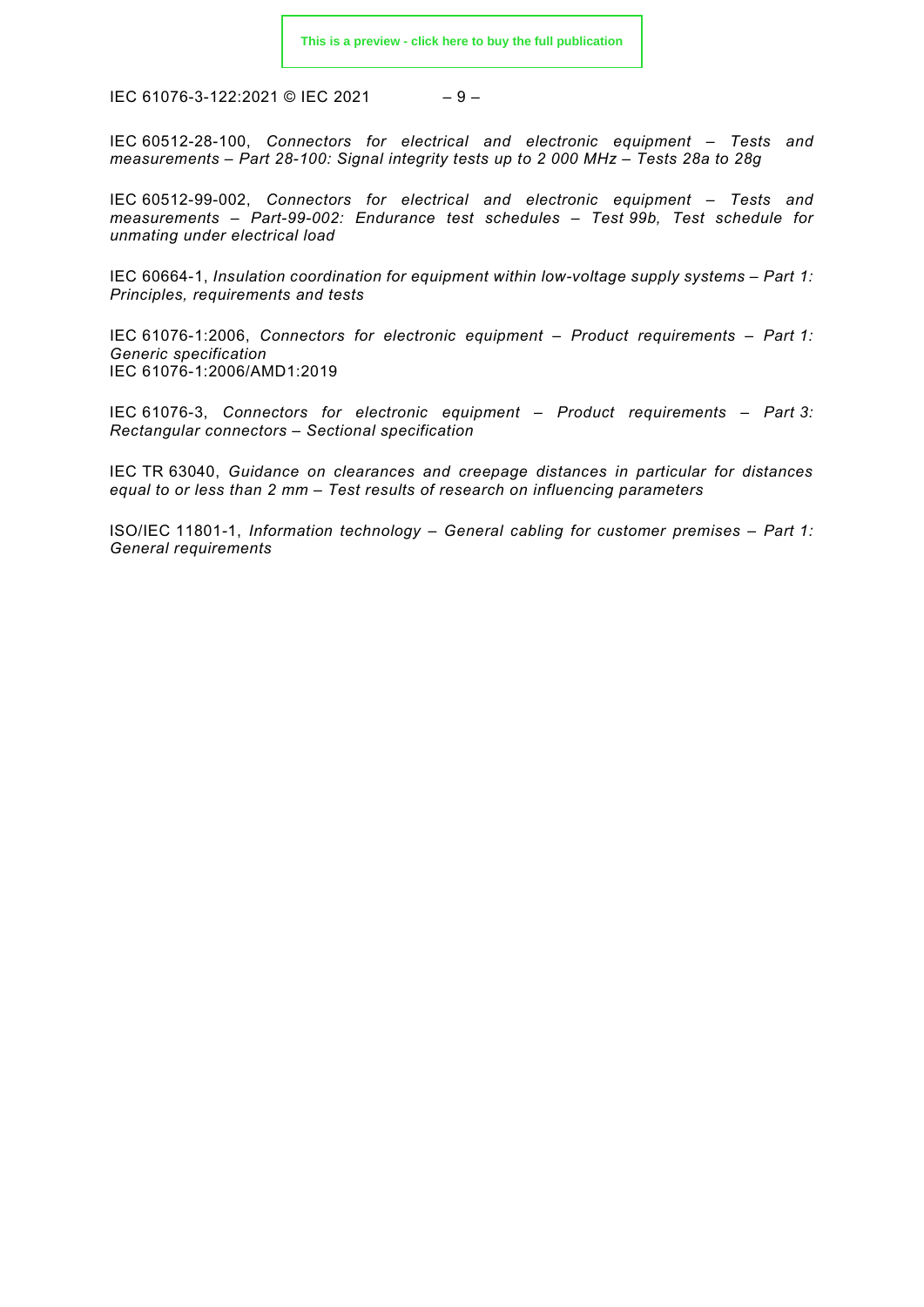$-34-$ 

IEC 61076-3-122:2021 © IEC 2021

#### SOMMAIRE

| 1 |        |                                                                        |  |
|---|--------|------------------------------------------------------------------------|--|
| 2 |        |                                                                        |  |
| 3 |        |                                                                        |  |
| 4 |        |                                                                        |  |
|   | 4.1    |                                                                        |  |
|   | 4.2    |                                                                        |  |
|   | 4.3    |                                                                        |  |
|   | 4.4    |                                                                        |  |
| 5 |        |                                                                        |  |
|   | 5.1    |                                                                        |  |
|   | 5.2    |                                                                        |  |
|   | 5.3    |                                                                        |  |
|   | 5.4    |                                                                        |  |
|   | 5.4.1  |                                                                        |  |
|   | 5.4.2  |                                                                        |  |
|   | 5.4.3  |                                                                        |  |
|   | 5.4.4  | Taux de réduction de l'intensité en fonction de la température50       |  |
|   | 5.4.5  |                                                                        |  |
|   | 5.5    |                                                                        |  |
|   | 5.5.1  |                                                                        |  |
|   | 5.5.2  |                                                                        |  |
|   | 5.5.3  |                                                                        |  |
|   | 5.5.4  |                                                                        |  |
|   | 5.6    |                                                                        |  |
|   | 5.6.1  |                                                                        |  |
|   | 5.6.2  |                                                                        |  |
|   | 5.6.3  |                                                                        |  |
|   | 5.6.4  |                                                                        |  |
|   | 5.6.5  |                                                                        |  |
|   | 5.6.6  | Perte de conversion transverse (TCL, Transverse Conversion Loss) 53    |  |
|   | 5.6.7  | Perte de transfert de conversion transverse (TCTL, Transverse          |  |
|   | 5.6.8  |                                                                        |  |
|   | 5.6.9  |                                                                        |  |
|   | 5.6.10 |                                                                        |  |
| 6 |        |                                                                        |  |
|   | 6.1    |                                                                        |  |
|   | 6.2    | Disposition pour l'essai de résistance entre l'entrée et la sortie 54  |  |
|   | 6.3    | Disposition pour l'essai de chocs et vibrations (phase d'essai EP1) 55 |  |
|   | 6.4    |                                                                        |  |
|   | 6.5    |                                                                        |  |
|   | 6.6    |                                                                        |  |
|   | 6.6.1  |                                                                        |  |
|   | 6.6.2  |                                                                        |  |
|   | 6.6.3  |                                                                        |  |
|   |        |                                                                        |  |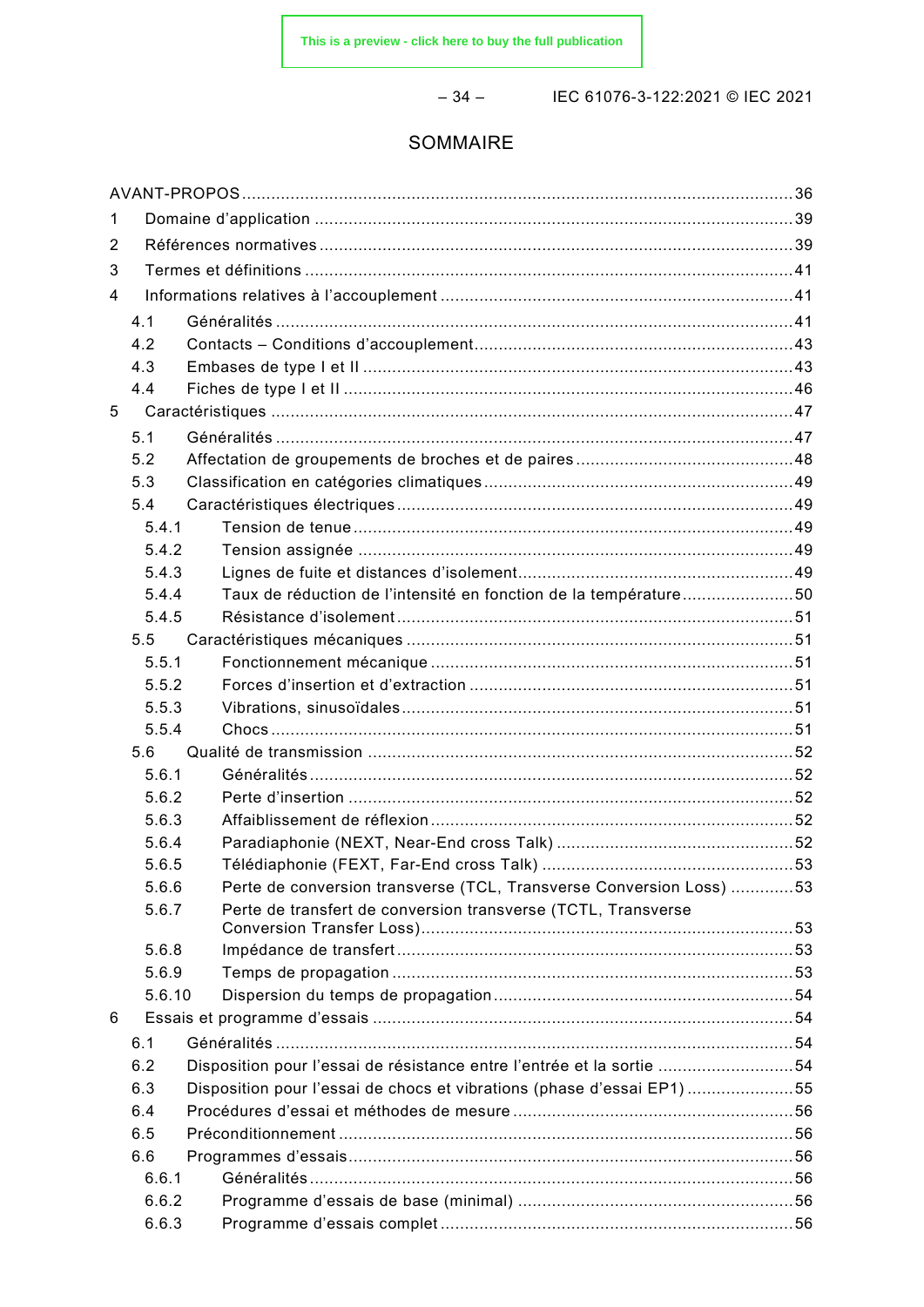IEC 61076-3-122:2021 © IEC 2021 – 35 –

| Figure 2 - Interface de contact entre une fiche mâle (côté droit) et une embase femelle |  |
|-----------------------------------------------------------------------------------------|--|
|                                                                                         |  |
|                                                                                         |  |
| Figure 5 – Affectation de groupements de broches et de paires pour embases de type l    |  |
|                                                                                         |  |
| Figure 7 - Disposition pour l'essai de résistance entre l'entrée et la sortie55         |  |
|                                                                                         |  |
| Tableau 1 - Faces d'accouplement des modèles de connecteurs individuels 42              |  |
| Tableau 2 – Dimensions pour la Figure 2 et la Figure 3 ………………………………………………45             |  |
|                                                                                         |  |
| Tableau 4 - Affectation des broches et des paires pour Ethernet 10/100 Mbps48           |  |
| Tableau 5 - Affectation des broches et des paires pour Ethernet 1/10 Gbps48             |  |
|                                                                                         |  |
|                                                                                         |  |
| Tableau 8 - Lignes de fuite et distances d'isolement de l'interface d'accouplement 50   |  |
|                                                                                         |  |
|                                                                                         |  |
|                                                                                         |  |

Tableau 12 – Groupe d'essais AP.........................................................................................58 Tableau 13 – Groupe d'essais BP.........................................................................................59 Tableau 14 – Groupe d'essais CP.........................................................................................61 Tableau 15 – Groupe d'essais DP.........................................................................................62 Tableau 16 – Groupe d'essais EP.........................................................................................63 Tableau 17 – Groupe d'essais FP .........................................................................................64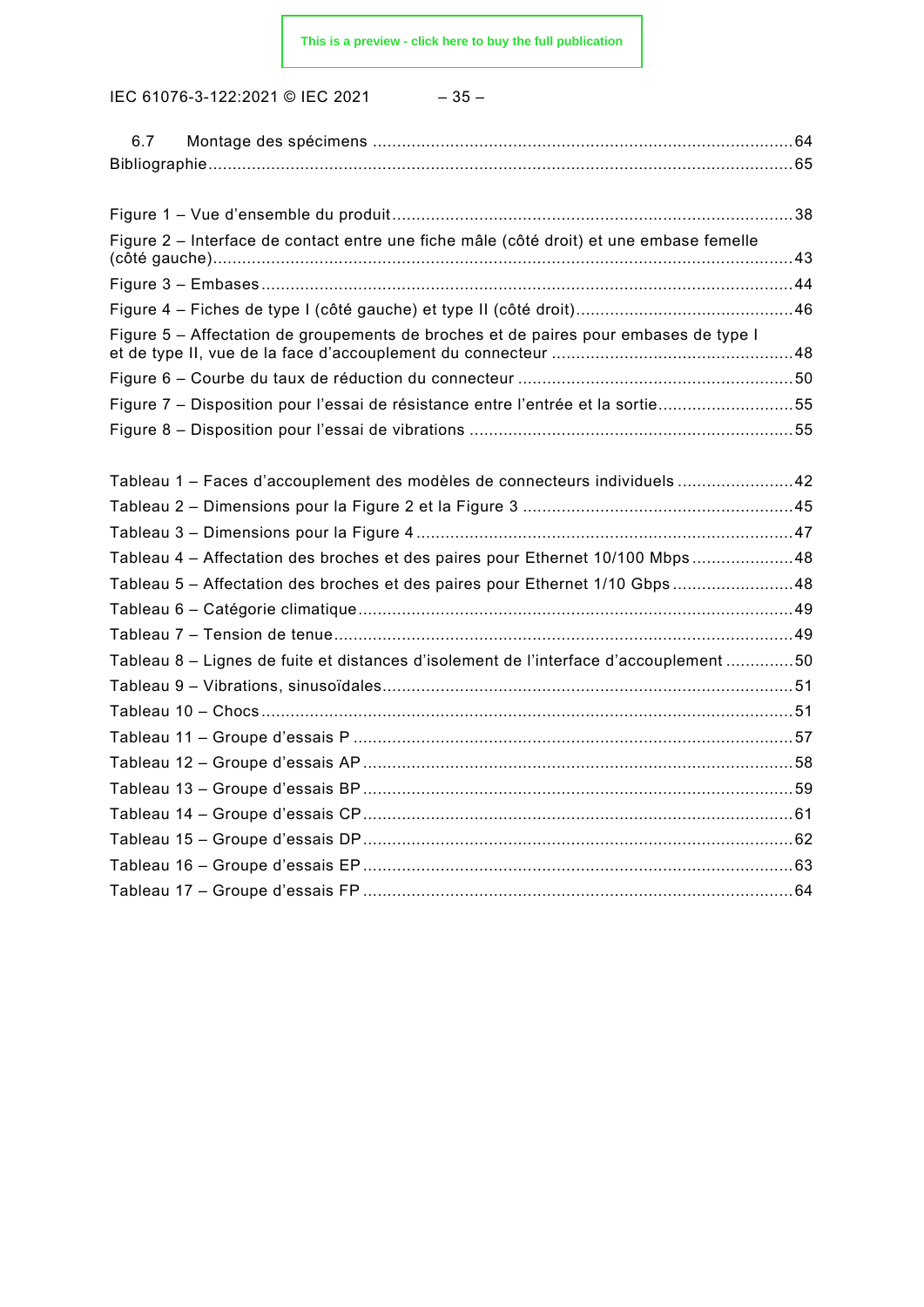**[This is a preview - click here to buy the full publication](https://webstore.iec.ch/publication/63521&preview)**

– 36 – IEC 61076-3-122:2021 © IEC 2021

#### COMMISSION ÉLECTROTECHNIQUE INTERNATIONALE

\_\_\_\_\_\_\_\_\_\_\_\_

#### **CONNECTEURS POUR ÉQUIPEMENTS ÉLECTRIQUES ET ÉLECTRONIQUES – EXIGENCES DE PRODUIT –**

#### **Partie 3-122: Spécification particulière pour les fiches et les embases écrantées à 8 voies pour les entrées/sorties et la transmission des données à des fréquences jusqu'à 500 MHz avec courant limite admissible dans des environnements industriels**

#### AVANT-PROPOS

- <span id="page-11-0"></span>1) La Commission Electrotechnique Internationale (IEC) est une organisation mondiale de normalisation composée de l'ensemble des comités électrotechniques nationaux (Comités nationaux de l'IEC). L'IEC a pour objet de favoriser la coopération internationale pour toutes les questions de normalisation dans les domaines de l'électricité et de l'électronique. A cet effet, l'IEC – entre autres activités – publie des Normes internationales, des Spécifications techniques, des Rapports techniques, des Spécifications accessibles au public (PAS) et des Guides (ci-après dénommés "Publication(s) de l'IEC"). Leur élaboration est confiée à des comités d'études, aux travaux desquels tout Comité national intéressé par le sujet traité peut participer. Les organisations internationales, gouvernementales et non gouvernementales, en liaison avec l'IEC, participent également aux travaux. L'IEC collabore étroitement avec l'Organisation Internationale de Normalisation (ISO), selon des conditions fixées par accord entre les deux organisations.
- 2) Les décisions ou accords officiels de l'IEC concernant les questions techniques représentent, dans la mesure du possible, un accord international sur les sujets étudiés, étant donné que les Comités nationaux de l'IEC intéressés sont représentés dans chaque comité d'études.
- 3) Les Publications de l'IEC se présentent sous la forme de recommandations internationales et sont agréées comme telles par les Comités nationaux de l'IEC. Tous les efforts raisonnables sont entrepris afin que l'IEC s'assure de l'exactitude du contenu technique de ses publications; l'IEC ne peut pas être tenue responsable de l'éventuelle mauvaise utilisation ou interprétation qui en est faite par un quelconque utilisateur final.
- 4) Dans le but d'encourager l'uniformité internationale, les Comités nationaux de l'IEC s'engagent, dans toute la mesure possible, à appliquer de façon transparente les Publications de l'IEC dans leurs publications nationales et régionales. Toutes divergences entre toutes Publications de l'IEC et toutes publications nationales ou régionales correspondantes doivent être indiquées en termes clairs dans ces dernières.
- 5) L'IEC elle-même ne fournit aucune attestation de conformité. Des organismes de certification indépendants fournissent des services d'évaluation de conformité et, dans certains secteurs, accèdent aux marques de conformité de l'IEC. L'IEC n'est responsable d'aucun des services effectués par les organismes de certification indépendants.
- 6) Tous les utilisateurs doivent s'assurer qu'ils sont en possession de la dernière édition de cette publication.
- 7) Aucune responsabilité ne doit être imputée à l'IEC, à ses administrateurs, employés, auxiliaires ou mandataires, y compris ses experts particuliers et les membres de ses comités d'études et des Comités nationaux de l'IEC, pour tout préjudice causé en cas de dommages corporels et matériels, ou de tout autre dommage de quelque nature que ce soit, directe ou indirecte, ou pour supporter les coûts (y compris les frais de justice) et les dépenses découlant de la publication ou de l'utilisation de cette Publication de l'IEC ou de toute autre Publication de l'IEC, ou au crédit qui lui est accordé.
- 8) L'attention est attirée sur les références normatives citées dans cette publication. L'utilisation de publications référencées est obligatoire pour une application correcte de la présente publication.
- 9) L'attention est attirée sur le fait que certains des éléments de la présente Publication de l'IEC peuvent faire l'objet de droits de brevet. L'IEC ne saurait être tenue pour responsable de ne pas avoir identifié de tels droits de brevets et de ne pas avoir signalé leur existence.

La Norme internationale IEC 61076-3-122 a été établie par le sous-comité 48B: Connecteurs électriques, du comité d'études 48 de l'IEC: Connecteurs électriques et structures mécaniques pour les équipements électriques et électroniques.

Cette deuxième édition annule et remplace la première édition parue en 2017. Cette édition constitue une révision technique.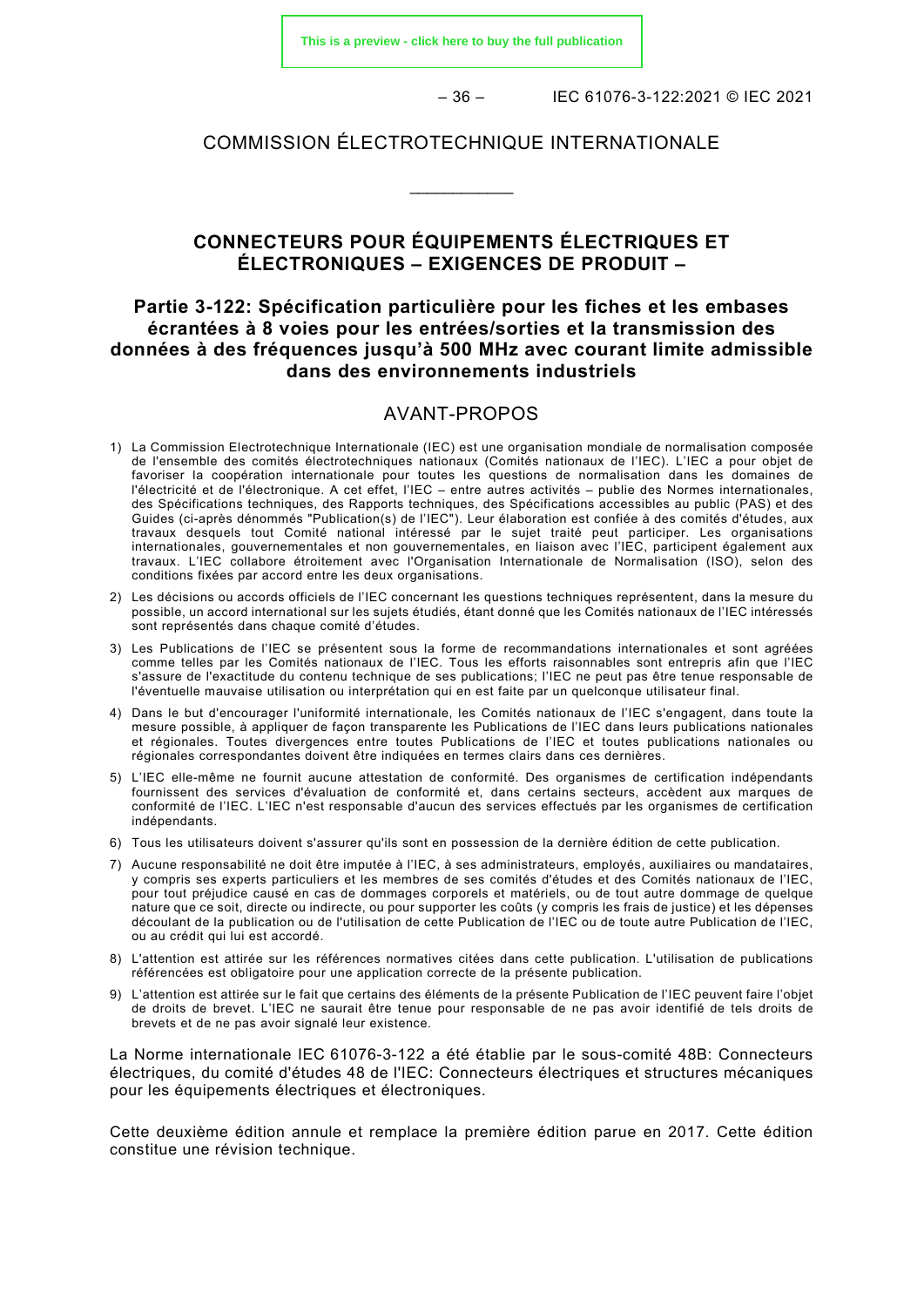IEC 61076-3-122:2021 © IEC 2021 – 37 –

Cette édition inclut les modifications techniques majeures suivantes par rapport à l'édition précédente:

- a) modification du titre.
- b) introduction de deux ensembles d'exigences pour les connecteurs de classe A et de classe B, où la classe A correspond aux exigences définies dans l'édition précédente.
- c) définition de nouvelles exigences relatives aux performances pour des fréquences jusqu'à 500 MHz en supplément des exigences relatives aux performances jusqu'à 100 MHz décrites dans l'édition précédente.
- d) restructuration pour refléter les similitudes et les différences entre des connecteurs de type I et de type II.
- e) révision des dessins pour clarifier certaines dimensions.
- f) correction de la courbe du taux de réduction afin de l'aligner sur la température limite supérieure de la catégorie climatique, sans réduction des performances pour les applications cibles.

Le texte de cette Norme internationale est issu des documents suivants:

| <b>FDIS</b>   | Rapport de vote |
|---------------|-----------------|
| 48B/2864/FDIS | 48B/2877/RVD    |

Le rapport de vote indiqué dans le tableau ci-dessus donne toute information sur le vote ayant abouti à l'approbation de cette Norme internationale.

Ce document a été rédigé selon les Directives ISO/IEC, Partie 2.

Une liste de toutes les parties de la série IEC 61076, publiées sous le titre général *Connecteurs pour équipements électroniques - Exigences de produit*, peut être consultée sur le site web de l'IEC.

Le comité a décidé que le contenu de ce document ne sera pas modifié avant la date de stabilité indiquée sur le site web de l'IEC sous "http://webstore.iec.ch" dans les données relatives au document recherché. A cette date, le document sera

- reconduit.
- supprimé,
- remplacé par une édition révisée, ou
- amendé.

**IMPORTANT – Le logo "colour inside" qui se trouve sur la page de couverture de cette publication indique qu'elle contient des couleurs qui sont considérées comme utiles à une bonne compréhension de son contenu. Les utilisateurs devraient, par conséquent, imprimer cette publication en utilisant une imprimante couleur.**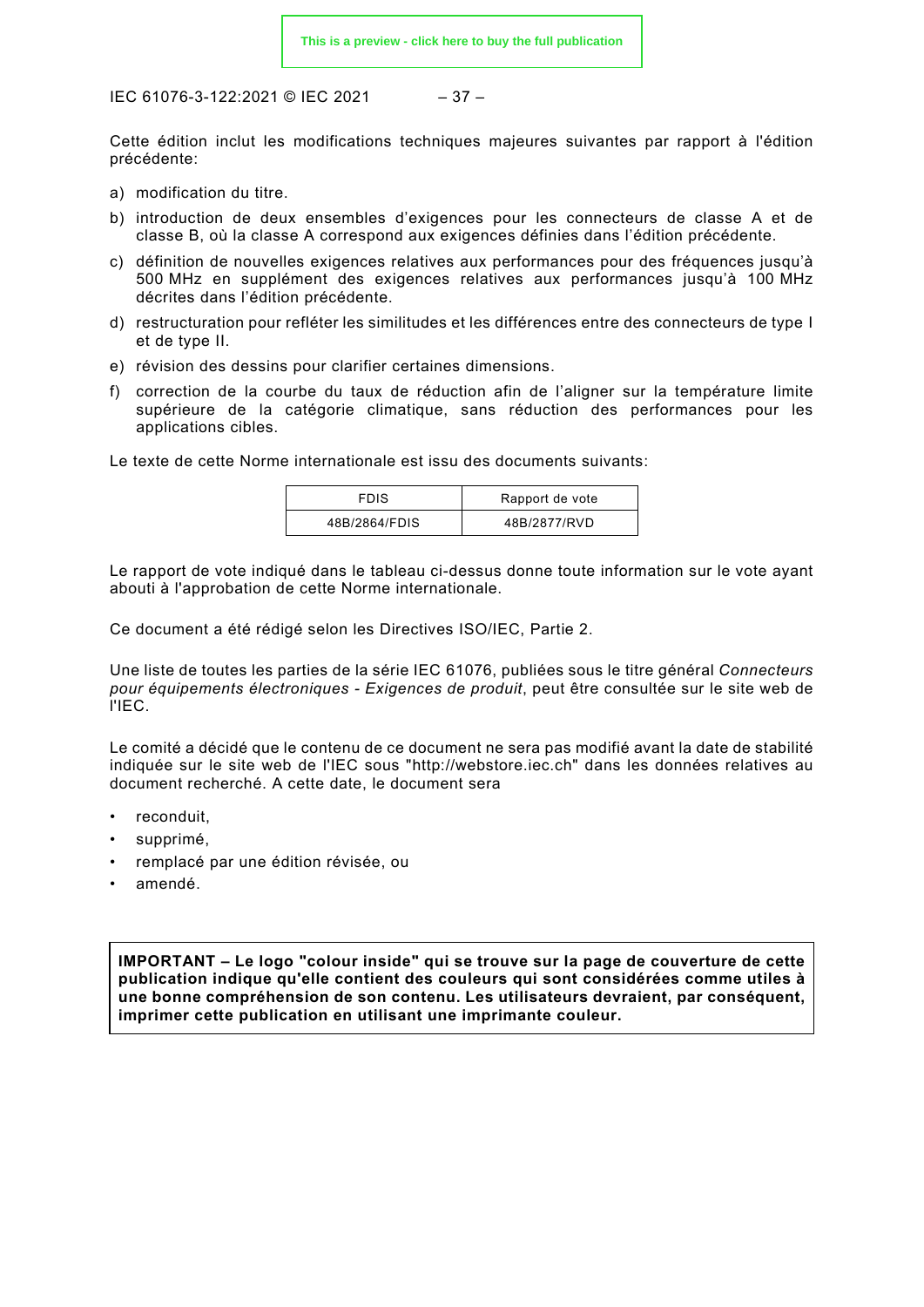<span id="page-13-0"></span>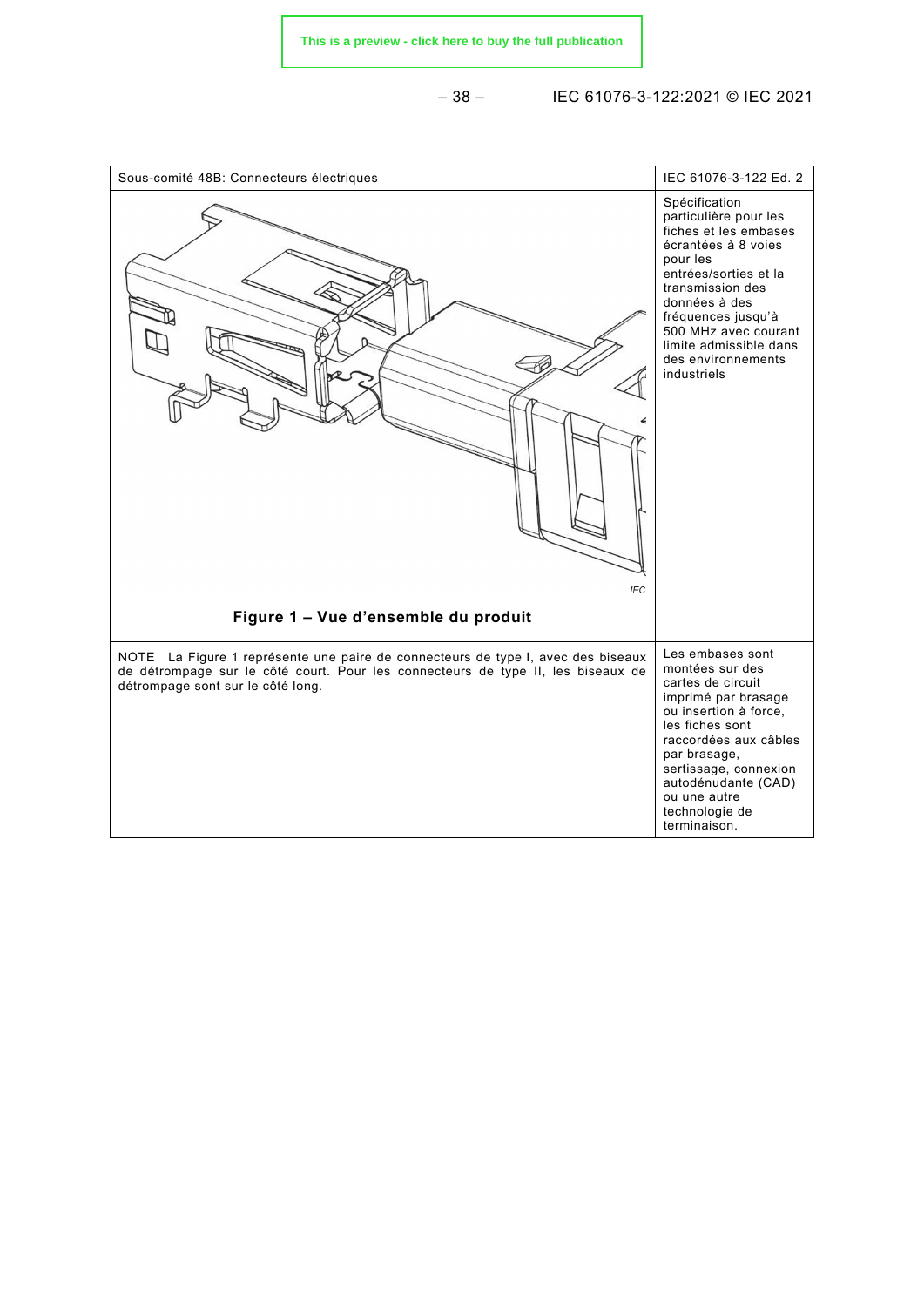IEC 61076-3-122:2021 © IEC 2021 – 39 –

#### **CONNECTEURS POUR ÉQUIPEMENTS ÉLECTRIQUES ET ÉLECTRONIQUES – EXIGENCES DE PRODUIT –**

#### **Partie 3-122: Spécification particulière pour les fiches et les embases écrantées à 8 voies pour les entrées/sorties et la transmission des données à des fréquences jusqu'à 500 MHz avec courant limite admissible dans des environnements industriels**

#### <span id="page-14-0"></span>**1 Domaine d'application**

La présente partie de l'IEC 61076 couvre les fiches et les embases rectangulaires écrantées à 8 voies pour les entrées/sorties et la transmission de données à des fréquences jusqu'à 500 MHz. Elle est destinée à spécifier les dimensions communes, les caractéristiques mécaniques, électriques et environnementales ainsi que les essais pour cette famille de connecteurs.

Les connecteurs conformes à la présente norme offrent un niveau de protection IP20 contre les intrusions et conviennent particulièrement aux environnements industriels présentant un niveau élevé de vibrations.

NOTE 1 En ce qui concerne le système MICE, tel qu'il est défini dans l'ISO/IEC 11801-1, le connecteur satisfait aux exigences des niveaux  $\mathsf{M}_3\mathsf{I}_4\mathsf{C}_3\mathsf{E}_3$ .

Deux classes de connecteurs sont définies dans le présent document, la "classe A" et la "classe B". Elles sont distinguées par certaines caractéristiques électriques et mécaniques pour satisfaire aux ensembles particuliers d'exigences de certaines applications industrielles.

NOTE 2 La classe A satisfait aux exigences définies dans l'édition 1 du présent document.

NOTE 3 Avec les deux classes A et B, les deux types de codages I et II et les deux ensembles d'exigences de transmission conformément aux catégories Cat 5 et Cat  $\tilde{6}_A$  de composants telles que définies dans l'ISO/IEC 11801-1, le présent document spécifie 2 x 2 x 2 = 8 variantes.

Tous les connecteurs couverts par le présent document présentent un courant limite admissible au-delà de l'exigence minimale de 0,75 A par broche pour une température ambiante de 60 °C comme cela est défini dans l'ISO/IEC 11801-1.

NOTE 4 Le courant limite admissible est donné par la courbe de réduction du courant en fonction de la température définie dans la présente norme et dépend de la taille des fils du câble attaché au connecteur.

NOTE 5 Avec un courant limite admissible de 0,5 A par broche et en respectant l'exigence de supporter un courant d'essai de 2 A pour un désaccouplement sous charge électrique tel que cela est défini dans l'IEC 60512-99-002, les connecteurs couverts par la présente norme supportent le niveau le plus élevé d'alimentation électrique par câble Ethernet tel que cela est défini dans l'IEEE 802.3bt (100 W PoE++ Type 4).

#### <span id="page-14-1"></span>**2 Références normatives**

Les documents suivants sont cités dans le texte de sorte qu'ils constituent, pour tout ou partie de leur contenu, des exigences du présent document. Pour les références datées, seule l'édition citée s'applique. Pour les références non datées, la dernière édition du document de référence s'applique (y compris les éventuels amendements).

IEC 60050-581, *Vocabulaire électrotechnique international (IEV) – Partie 581: Composants électromécaniques pour équipements électroniques*

IEC 60068-1, *Essais d'environnement – Partie 1: Généralités et lignes directrices*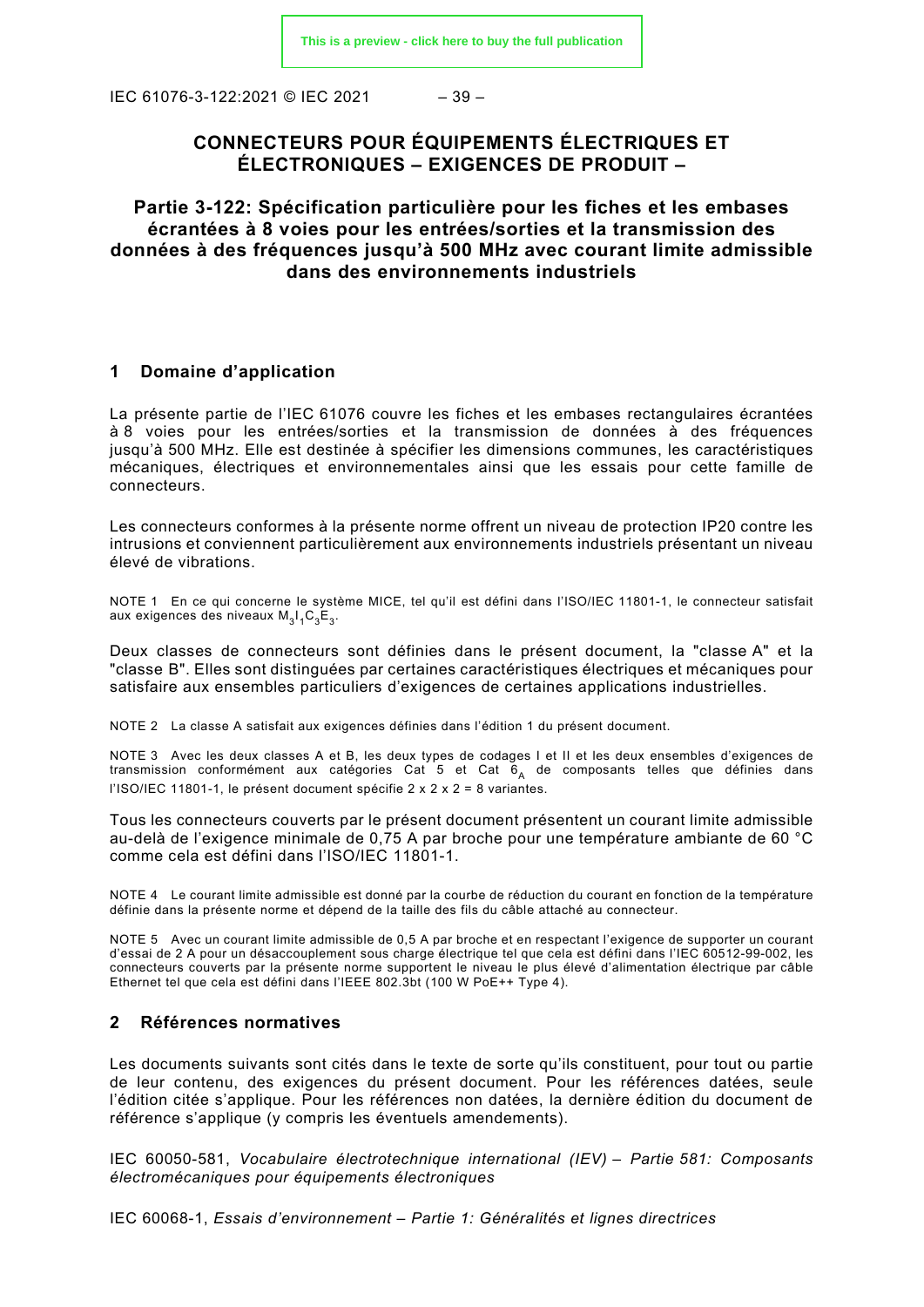– 40 – IEC 61076-3-122:2021 © IEC 2021

IEC 60068-2-38, *Essais d'environnement – Partie 2-38: Essais – Essai Z/AD: Essai cyclique composite de température et d'humidité*

IEC 60512-1, *Connecteurs pour équipements électroniques – Essais et mesures – Partie 1: Spécification générique* 

IEC 60512-1-1, *Connecteurs pour équipements électroniques – Essais et mesures – Partie 1-1: Examen général – Essai 1a: Examen visuel*

IEC 60512-1-2, *Connecteurs pour équipements électroniques – Essais et mesures – Partie 1-2: Examen général – Essai 1b: Examen de dimension et masse* 

IEC 60512-2-1, *Connecteurs pour équipements électroniques – Essais et mesures – Partie 2-1: Essais de continuité électrique et de résistance de contact – Essai 2a: Résistance de contact – Méthode du niveau des millivolts*

IEC 60512-3-1, *Connecteurs pour équipements électroniques – Essais et mesures – Partie 3-1: Essais d'isolement – Essai 3a: Résistance d'isolement*

IEC 60512-4-1, *Connecteurs pour équipements électroniques – Essais et mesures – Partie 4-1: Essais de contrainte diélectrique – Essai 4a: Tension de tenue*

IEC 60512-5-2, *Connecteurs pour équipements électroniques – Essais et mesures – Partie 5-2: Essais de courant limite – Essai 5b: Taux de réduction de l'intensité en fonction de la température*

IEC 60512-6-3, *Connecteurs pour équipements électroniques – Essais et mesures – Partie 6-3: Essais de contraintes dynamiques – Essai 6c: Chocs*

IEC 60512-6-4, *Connecteurs pour équipements électroniques – Essais et mesures – Partie 6-4: Essais de contraintes dynamiques – Essai 6d: Vibrations (sinusoïdales)*

IEC 60512-9-1, *Connecteurs pour équipements électroniques – Essais et mesures – Partie 9-1: Essais d'endurance – Essai 9a: Fonctionnement mécanique*

IEC 60512-11-3, *Connecteurs pour équipements électroniques – Essais et mesures – Partie 11-3: Essais climatiques – Essai 11c: Essai continu de chaleur humide*

IEC 60512-11-4, *Connecteurs pour équipements électroniques – Essais et mesures – Partie 11-4: Essais climatiques – Essai 11d: Variations rapides de température*

IEC 60512-11-7, *Connecteurs pour équipements électroniques – Essais et mesures – Partie 11-7: Essais climatiques – Essai 11g: Essai de corrosion dans un flux de mélange de gaz*

IEC 60512-11-9, *Connecteurs pour équipements électroniques – Essais et mesures – Partie 11-9: Essais climatiques – Essai 11i: Chaleur sèche*

IEC 60512-11-10, *Connecteurs pour équipements électroniques – Essais et mesures – Partie 11-10: Essais climatiques – Essai 11j: Froid*

IEC 60512-13-2, *Connecteurs pour équipements électroniques – Essais et mesures – Partie 13-2: Essais de fonctionnement mécanique – Essai 13b: Forces d'insertion et d'extraction*